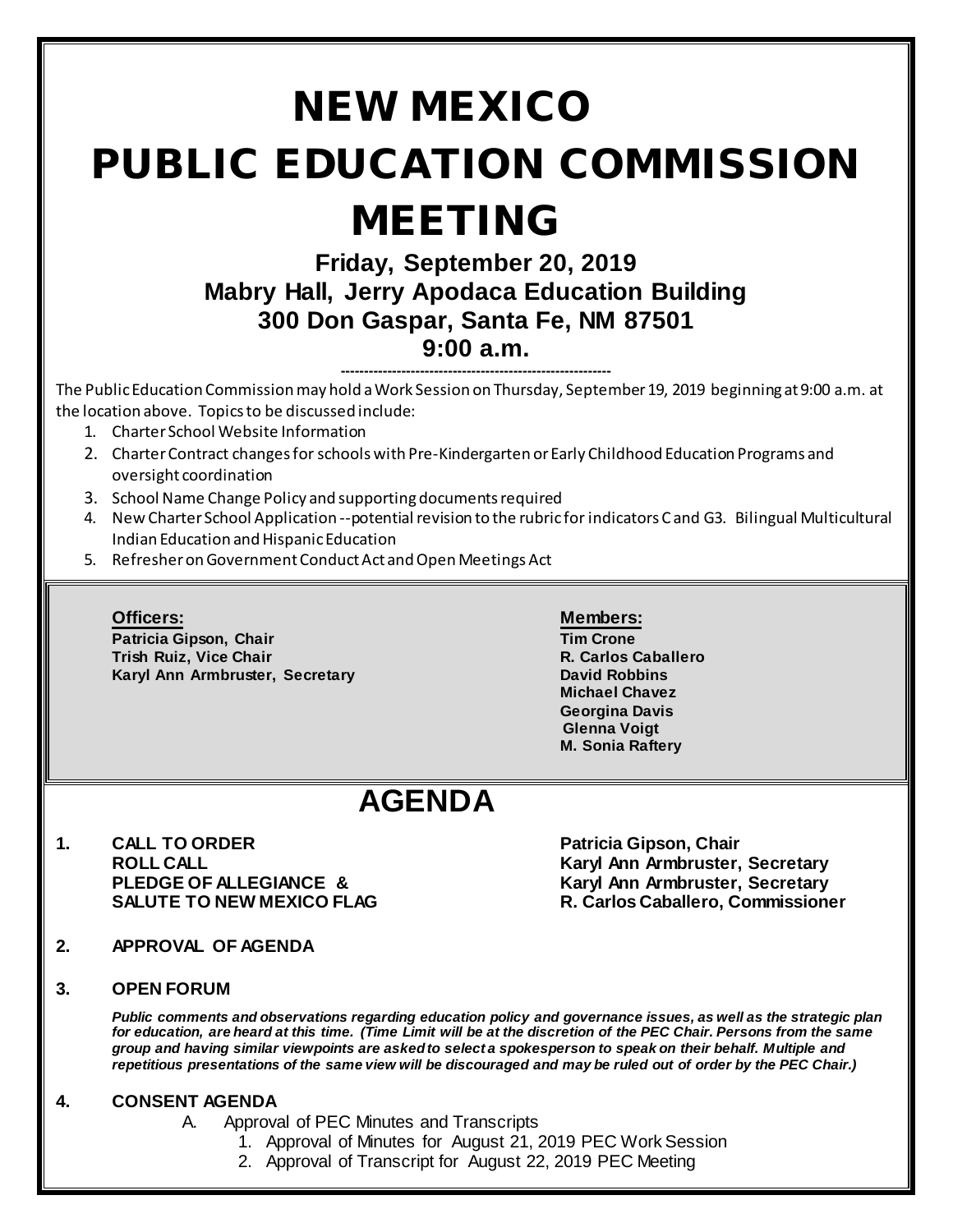- 3. Approval of Transcript for August 23, 2019 PEC Meeting
- 4. Approval of Summary Minutes for August 22-23, 2019 PEC Meeting
- B. Change Notifications Governing Board
	- 1. Aldo Leopold High School
	- 2. Estancia Valley Classical Academy
	- 3. La Tierra Montessori School of the Arts and Sciences
	- 4. Six Directions Indigenous Charter School
	- 5. Taos Integrated School of the Arts
	- 6. Albuquerque Collegiate Charter School
- C. Change Notifications Business Manager
	- 1. La Academia Dolores Huerta
	- 2. Southwest Aeronautics, Mathematics, and Science Academy (SAMS)
- D. Change Notification By-laws
	- 1. Las Montañas Charter School
	- 2. La Tierra Montessori School of the Arts and Sciences
	- 3. Estancia Valley Classical Academy
- E. Change Notification CPO
	- 1. Albuquerque Collegiate Charter School
- F. Foundation Notification Dissolution
	- 1. J Paul Taylor Academy

### **5. REPORT FROM OPTIONS FOR PARENTS & THE CHARTER SCHOOL DIVISION—DISCUSSION AND POSSIBLE ACTIONS**

- A. Charter School Division Updates
	- a. CSD Staff Hiring
	- b. NM Charter School Program Grant
	- c. Other
- B. Governing Board Concerns *(if submission is not complete by meeting date)*
	- a. Aldo Leopold High School
	- b. Albuquerque Collegiate Charter School
- C. Highlights and Appreciations

#### **6. DISCUSSION AND POSSIBLE ACTION ON CHARTER CONTRACTS FOR SCHOOLS WITH PRE-KINDERGARTEN OR EARLY CHILDHOOD EDUCATION PROGRAMS**

- **7. DISCUSSION AND POSSIBLE ACTION ON REVISION TO THE NEW CHARTER SCHOOL APPLICATION FOR INDICATORS C AND G3. BILINGUAL MULTICULTURAL INDIAN EDUCATION AND HISPANIC EDUCATION**
- **8. DISCUSSION AND POSSIBLE ACTION FOR THE SCHOOL NAME CHANGE POLICY AND SUPPORTING DOCUMENTS THAT ARE REQUIRED**
- **9. DISCUSSION AND POSSIBLE ACTION ON PUBLIC EDUCATION COMMISSION / PUBLIC EDUCATION DEPARTMENT MEMORANDUM OF UNDERSTANDING (PEC/PED MOU)**
- **10. REPORT FROM THE CHAIR**
	- A. McCurdy Charter School Budget Reporting
	- B. Discussion of 2020 PEC Calendar for Meetings
	- C. Update from Public Charter Schools of NM
	- D. Update from New Mexico School Board Association
- **11. PEC COMMENTS**